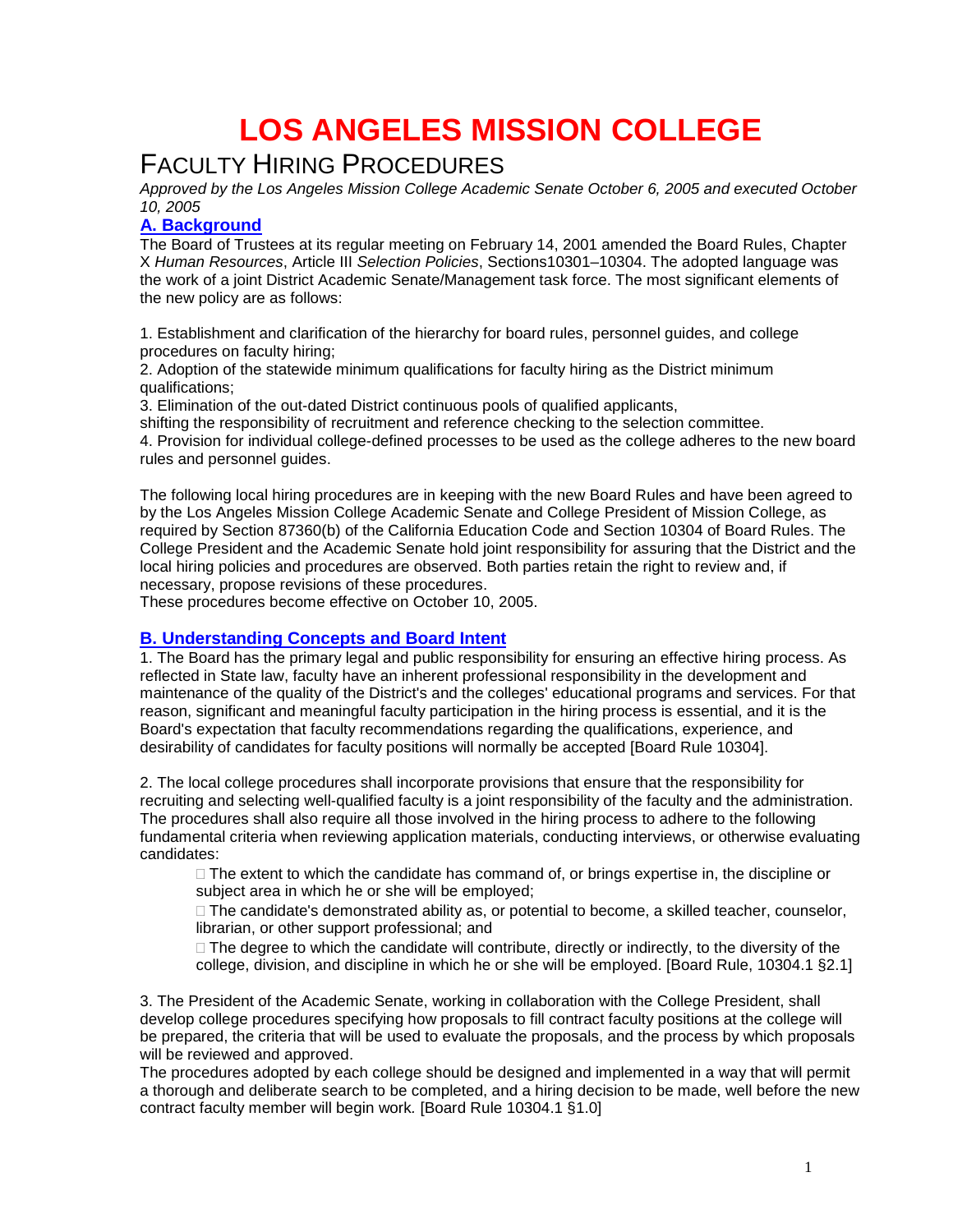4. The local college procedures shall specifically require that all recruitment, screening, and selection procedures be monitored to ensure that they do not have an adverse impact on any group defined in terms of ethnic group identification, gender, or disability. The Compliance Officer or his/her designee is charged with the responsibility for monitoring faculty-hiring procedures. [Title 5, Section 53020(a) & (b)]

5. "In-house or promotional only" recruitment shall not be used to fill any new opening except when the position is being filled on an interim basis for the minimum time necessary to allow for full and open recruitment; provided however, that no interim appointment or series of interim appointments exceed one year in duration. The State Chancellor may approve an extension of up to one additional year if the district demonstrates "business necessity."[Title 5 §53022(b)].

6. It is simply the case that the best hiring practices take time; there are no shortcuts.

## **C. Deciding to Hire—Identifying Which Positions to Fill**

1. Department chairs and vice chairs, the College Academic Senate, the Educational Planning Committee, and the College President or designee may submit proposals for faculty positions. All requests for faculty positions are submitted to the Faculty Hiring Prioritization Committee (FHPC), which reviews and prioritizes them and forwards them to the Resource Analysis (Budget) Committee. 2. The Resource Analysis or Budget Committee after reviewing submitted proposals and consulting with the College President or designee, recommends to the Mission College Council the number of faculty positions to be filled in a given year. Recommendations are subject to final approval by the College President.

3. By the first week of November of each year, the FHPC's recommendations, along with supporting justification, are forwarded to the Academic Senate, the Council of Instruction, the Mission College Council, the Office of the Vice President of Academic Affairs, AFT, and the Office of the Vice President of Student Services for review and comment. By the first week of December of each year, after due deliberation of any concerns of the other bodies, the Senate forwards its reconsidered recommendation along with any written concerns of the other bodies to the college President for final approval. 4. If the President cannot accept the recommendations of the Senate, then he or she shall consult with the Executive Committees of the Senate. If the Executive Committee and the President cannot reach agreement, then the President shall submit his or her rationale in writing to the Senate. Final approval rests with the President.

5. The President or his/her designee shall forward an *Intent to Fill* form for each position to the Vice Chancellor of Human Resources.

# **D. Evaluating Eligibility for Employment of Faculty**

The process of evaluating individuals for eligibility for employment as faculty members shall be in accordance with hiring procedures that meet the standards and requirements set forth in Board Rule 10304; relevant District Personnel Guides; the LACCD collective bargaining agreement for faculty; applicable provisions of the California Education Code; and Title 5 of the California Code of Regulations.

#### **E. Establishing the Hiring Committee**

1. The hiring committees shall be formed under the direction of the President of the Academic Senate and the appropriate Vice President. The committee members shall meet at the outset of the search process to clarify roles, objectives, and expectations.

2. The members of each committee shall have participated in a hiring-workshop session which includes a comprehensive review of the process, goals, and objectives, and training in the following: (a) nondiscrimination and equal employment opportunity principles; (b) development of position announcements; (c) evaluation of applications for minimum qualifications for hiring or equivalency; (d) interview techniques including appropriate use of follow-up questions. The training shall be conducted by the Academic Senate in concert with the Compliance Officer. [Hiring committee participants shall complete appropriate training in equal employment opportunity and affirmative action principles. Board Rule 10304.1, §1.0.] [District Plan (c)…the plan shall include all of the following… (4) A process for ensuring that district employees who are to participate on screening or selection committees shall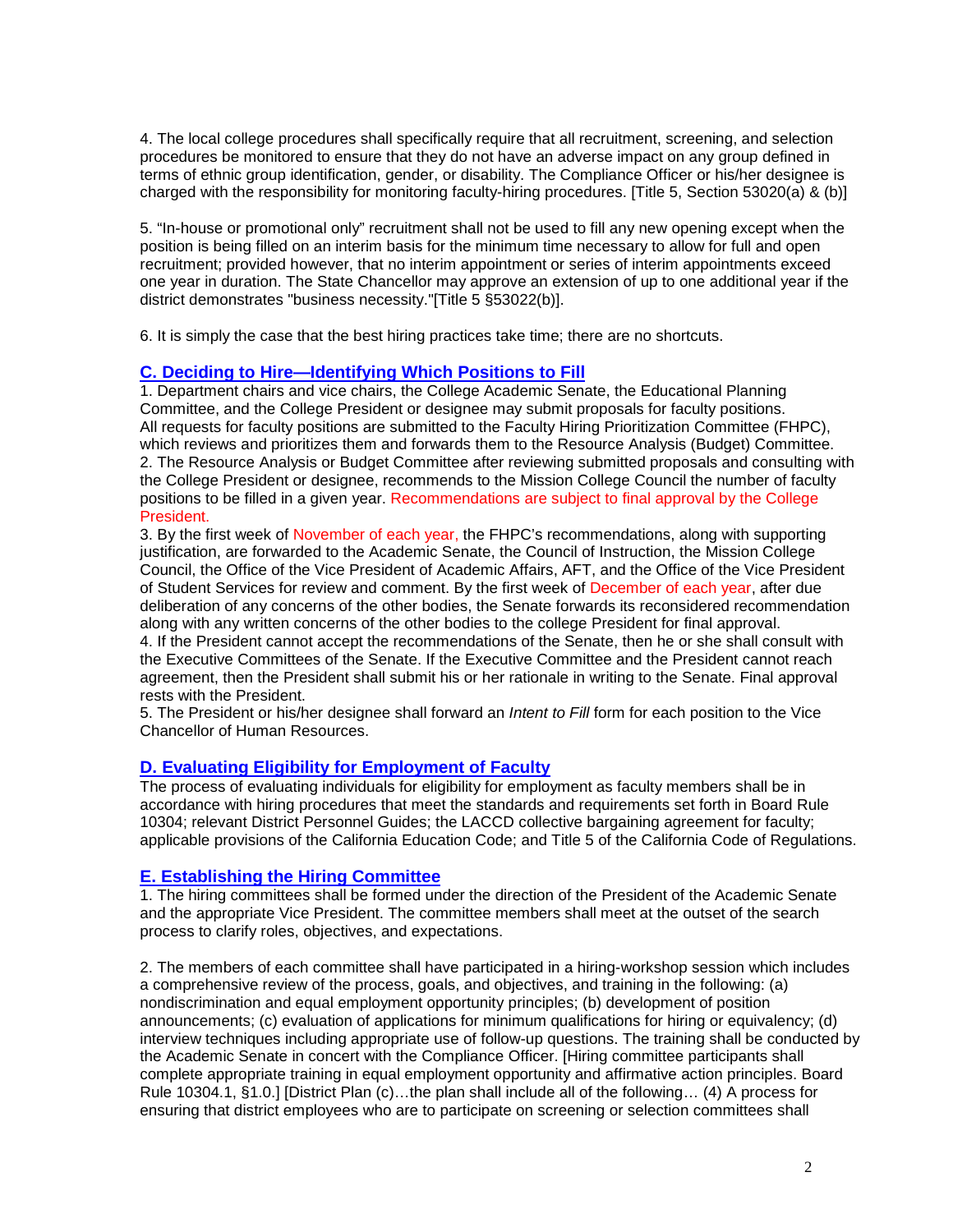receive appropriate training on the requirements of this Subchapter and of state and federal nondiscrimination laws;… Title 5 §53003.]

3. Whenever possible, hiring committees shall include a diverse membership that will bring a variety of perspectives to the assessment of applicant qualifications. [Title 5 § 53024(f)]

4. The minimum composition of each hiring committee shall be as follows:

(a) The department chair or designee, a voting member.

(b) One voting tenured faculty member, selected from the discipline or subject area, recommended by the faculty of the discipline or subject area and appointed by the Academic Senate. Should there be no tenured faculty in the discipline where the vacancy exists, the Senate, in consultation with the faculty in the department, will appoint a colleague from the same discipline who works at another college or a colleague from a related discipline at the college;

(c) One voting Academic Senate representative, appointed by the Academic Senate President or designee.

(d) One voting AFT representative, appointed by the AFT Chapter President.

(e) One administrator appointed by the appropriate Vice President;

(f) One non-voting member who shall be the Compliance Officer and is trained in equal employment opportunity and nondiscrimination principles and policies. [Title 5 §53020; Board Rule 10304 & 10304.1 §2.2]

5. The Academic Senate, upon the request of the department where the vacancy exists, may appoint additional members. The department will agree upon the voting status of any additional members before the search process begins. Additional members may include but are not limited to representatives from the same or another discipline, classified staff members that work in the department, and members of industry or professional groups.

6. The voting members of the hiring committee shall select the chair of the committee.

#### **F. Creating the Position Announcement**

As required by LACCD Board Rule 10304.1, section 2.2 the job announcement shall describe at a minimum:

 $\Box$  The duties and responsibilities the contract faculty member will be expected to assume;

 $\Box$  The minimum qualifications for the position established by the Board of Governors of the California Community Colleges;

 $\Box$  The knowledge, skill, and ability a successful candidate should possess; and

 $\Box$  Other characteristics the college determines to be desirable including, but not limited to, a sensitivity to and understanding of the special populations the college serves.

1. The appropriate discipline or subject-area faculty together with an administrator appointed by the appropriate Vice President shall develop and mutually agree upon the faculty job description, requirements, and desirable qualifications. The minimum qualifications may not be reduced by this process. However, through this process the minimum qualifications may be broadened or raised through the addition of desirable qualifications. Such practice is expected and encouraged. The Vice President shall be responsible for the posting and advertisement of the position on the District website and elsewhere.

2. Desirable qualifications include the following:

(a) Desirable qualifications shall be included that establish as a qualification *sensitivity to and*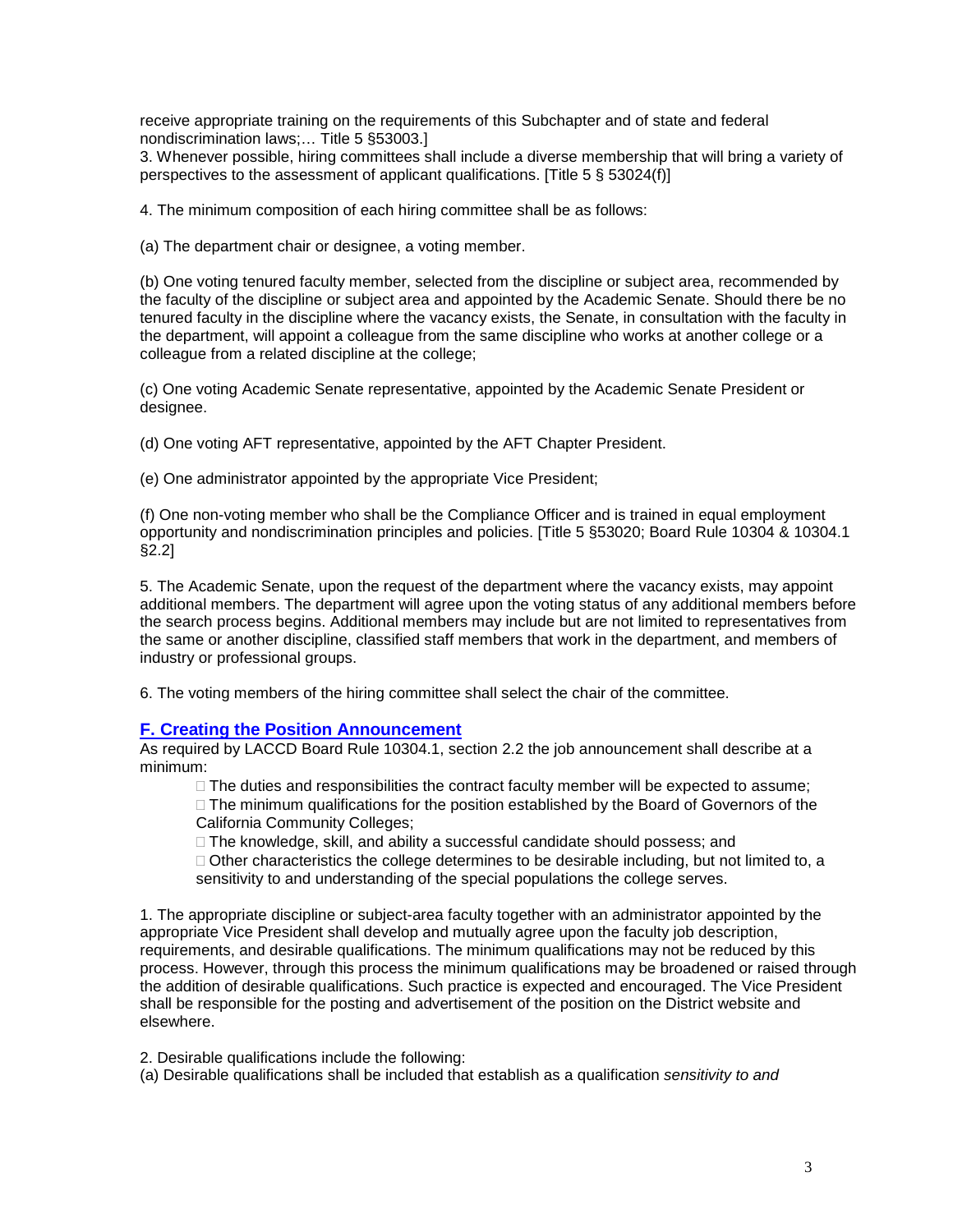*understanding of the diverse academic, socioeconomic, cultural, disability, and ethnic backgrounds of community college students.* [Title 5 §53022]

(b) Desirable qualifications may be included that establish the following:

(1) Academic qualifications beyond the minimum set by law and regulation if these qualifications would (a) ensure the excellence of discipline preparation, (b) ensure the possession of extensive knowledge of the discipline, and/or (c) provide the basis for better teaching and other services;

(2) Evidence of overall potential for creativity, innovation, and teaching effectiveness: Candidates should be evaluated on their overall teaching potential and related skills, rather than merely screened for previous experience. In every case, the *quality* of any experience as well as the length of experience must be ascertained and evaluated. Teaching experience at the community college level may be desirable, but is not necessary for new faculty. Experience in teaching in other institutions or contexts may be valuable preparation for a teaching career in the community colleges. Talented newcomers who have not had the opportunity to become experienced must not be overlooked. To do so may shortchange the college as well as the candidate. Performance during the interview process on teaching demonstrations can be used to assess teaching potential.

The application and interview process could be designed so that a candidate is able to demonstrate creativity, innovation, and teaching potential through any one or any combination of the following: (a) situational questions; (b) role playing; (c) teaching demonstrations, mock counseling sessions, or simulated work activities for librarians or other support faculty; (d) student response to the above simulations; (e) materials or demonstrations prepared by the candidate that show creativity and innovation.

(3) Measures of communication and other interpersonal skills such as (a) ability to explain ideas clearly in ways that students can understand; (b) respect for students' varying styles of communication; (c) ability to express oneself easily in clear, effective, expressive language;

(d) Ability to help students learn to express themselves clearly; (e) working knowledge of a variety of communication styles that are effective with various student populations; (f) respect for the individual, regardless of differences in opinion and background; (g) ability to create an environment conducive to learning.

(4) Specific preparation to offer instruction or other service narrower in scope than a discipline. (For example, when hiring someone to teach piano, the college would require not only qualifications to teach music, but specific qualifications to teach piano.)

(5) Assessment of potential for overall college effectiveness and leadership. The committee could, for example, consider any one or any combination of the following: (a) potential for leadership, as well as actual leadership activities, as evidenced in references or reference checking; (b) experiences in roles of responsibility in professional organizations and activities related to the candidate's discipline; (c) leadership experience in areas outside the candidate's discipline; (d) fostering leadership among students; (e) information supplied by the candidate related to leadership experience, as well as potential for leadership

3. Care must be taken to ensure that desirable qualifications are clearly job-related, and do not function in an exclusionary manner for candidates otherwise qualified for the position. If desirable qualifications are used as a necessary condition for employment, then the effect on the applicant pool of such a requirement must be reviewed by the compliance officer for adverse impact.

4. If adverse impact is found, the Compliance Officer shall take effective steps to address the adverse impact before the selection process continues. Such steps may include, but are not limited to: (a) extending the deadline and undertaking additional recruitment, and (b) including all applicants who were screened out on the basis of any locally established qualifications beyond state minimum qualifications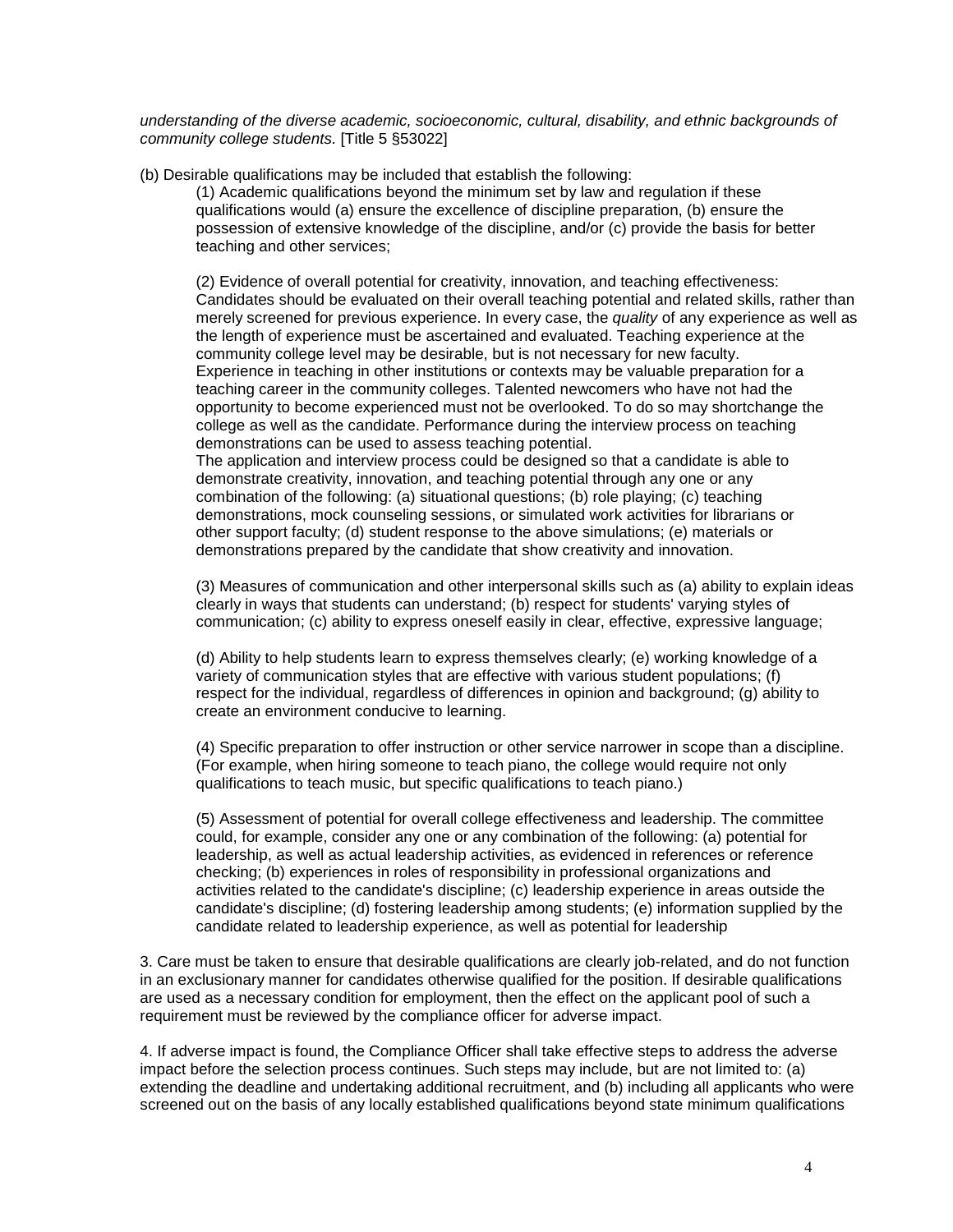which have not been specifically demonstrated to be job-related and consistent with business necessity through a process meeting the requirements of federal law or which are not among those which the Board of Governors has found to be job-related and consistent with business necessity throughout the community college system. [Title 5 §53023].

# **G. Advertising the Position and Recruiting Candidates**

The recruitment period for each search should be several months long (preferably beginning in the early spring for positions that are anticipated to be filled for the subsequent fall term, or at least a full semester in advance of the start of the assignment for other positions) but the procedures shall specify a recruitment period of no fewer than six weeks. [Board Rule 10304.1 §2.4]

1. Job announcements and specifications shall be reviewed by the Compliance Officer before the position is announced to ensure conformity with Title 5 regulations and state and federal nondiscrimination laws. [Title 5 §53022]

2. The college shall conduct a *general recruitment campaign*, starting no later than mid-December for all probationary positions to be filled for the beginning of the next academic year. The positions shall be advertised for at least eight weeks. This process shall be an inclusive outreach and recruitment effort to ensure equal employment opportunity. The college should work with local, state, and national organizations to develop further targeted recruitment efforts. The position openings shall also be posted on the college web site. The appropriate Vice President will conduct the general recruitment campaign.

3. Two weeks before the Hiring Workshop training session, the appropriate Vice President in conjunction with the department and the Compliance Officer shall develop a *position-specific recruitment campaign* to begin no later than January for a position to be filled for the subsequent fall term. The plan shall include sending announcements to potential candidates in the California Community Colleges Registry (http://registry.yosemite.cc.ca.us/). The plan should also include distributing the job announcement to discipline departments in area colleges and local and national professional organizations related to the field where the vacancy exists and advertisements in publications of such organizations. The plan should also make effective use of e-mail and the Internet including making available electronic versions of the job announcement and the appropriate application forms. Beyond these publication mechanisms, faculty should consider face-to-face opportunities at local or regional job fairs, education placement fairs, meetings of professional organizations, or other such creative venues. The position shall be advertised for at least eight weeks.

4. The recruitment period may be shortened to a minimum of six weeks [Board Rule 10304.1 §2.4] upon recommendation of the Academic Senate Executive Committee to the College President after an assessment of the discipline interest pool where the vacancy exists indicates that the pool is sufficient.

# **H. Accepting Applications and Screening Submitted Material**

1. Each potential applicant shall be asked to submit the following items either in hard copy or in electronic form to the college's Office of the appropriate Vice President during a designated filing period for purposes of creating the applicant file:

 $\Box$  a cover letter of interest and a copy of a current resume summarizing how the candidate meets the qualifications for the position and containing a brief account of professional and/or work experience; □ a completed Los Angeles Community College job application form which shall include a validation form affording each applicant an opportunity to voluntarily identify his or her gender, ethnic group identification, and, if applicable, his or her disability. This information shall be kept separate and confidential and shall be used only in research, validation, monitoring, and evaluating the effectiveness of the college's equal opportunity and diversity in employment program;

 $\Box$  copies of transcripts from accredited institutions (official transcripts are required at the time of hiring);

 confidential letters of reference solicited by the candidate from at least 3 current references, and sent under separate cover directly to the college by each referee;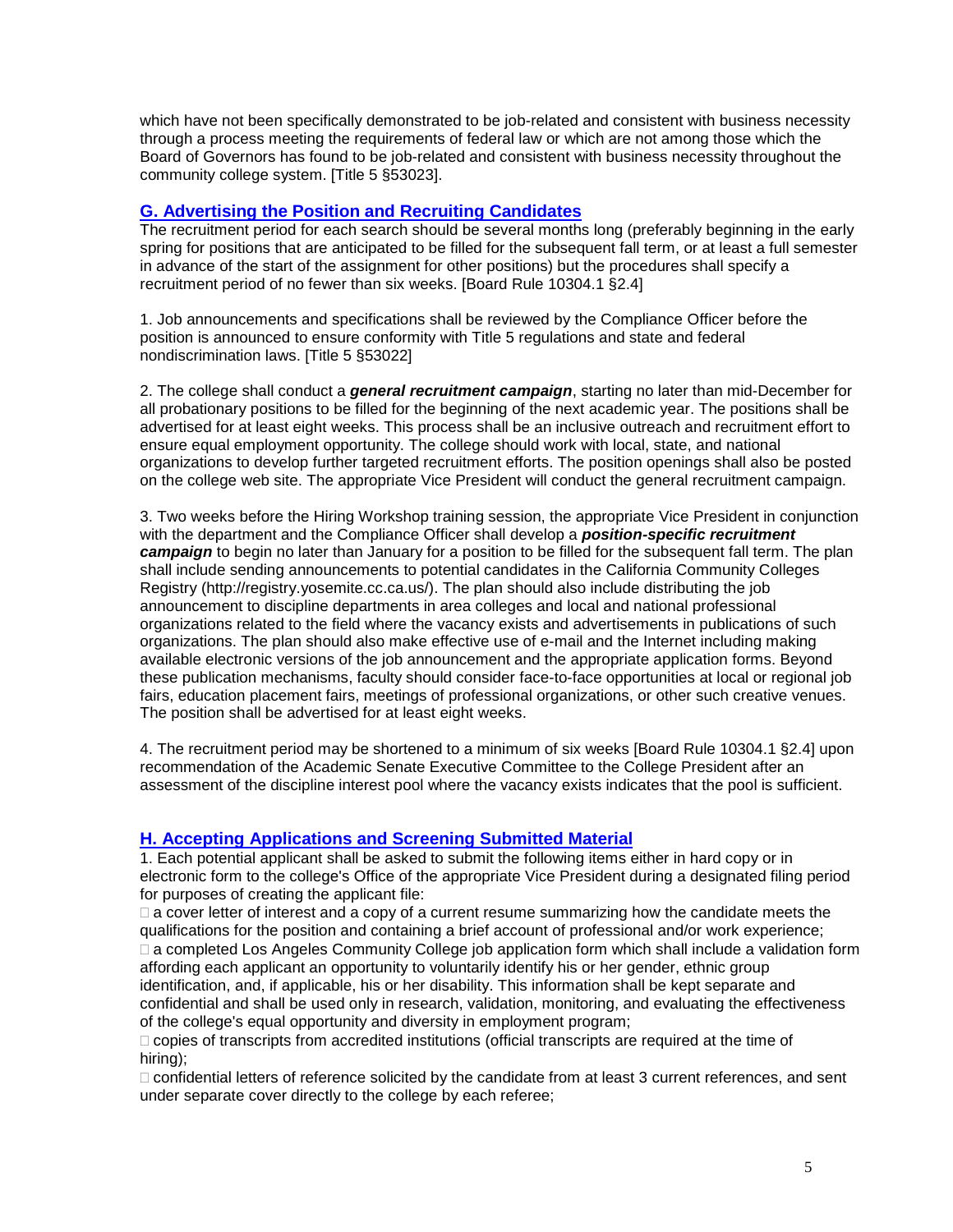$\Box$  any other relevant information specified in the job announcement.

2. The applicant files shall be compiled and collected by the college Office of the appropriate Vice President. The files shall be held in a confidential manner until the committee is ready to review them. The Office of the appropriate Vice President shall:

 $\Box$  review materials provided by each applicant for completeness of submission of requested information and documentation;

 $\Box$  notify in a timely manner applicants whose files are incomplete so that the needed material can be provided to the committee.

3. After the application deadline has passed but before candidates are screened for satisfaction of job specifications, the composition of the initial applicant pool, including all applicants regardless of the completeness of their application materials, shall be analyzed by the compliance officer and committee chair to ensure that expected representation has been achieved for underrepresented groups. If necessary the application deadline shall be extended and additional recruitment shall be conducted to ensure that recruitment efforts provide an opportunity for participation to a wide diversity of potential applicants. [Title 5 §53023]

4. All information resulting from the hiring process shall be held in a confidential manner among the committee members and members of the Office the appropriate Vice President.

5. The faculty members on the hiring committee from the given discipline or subject area shall make the determination whether applicants meet the minimum qualifications. Those applications that do not meet minimum qualifications are set aside. If any committee member believes that any of the applications set aside in fact meets minimum qualifications, those applications are returned to the pool for the review of the entire hiring committee, which then collectively makes the final decision. Determination of equivalency to the minimum qualifications shall follow the procedures prescribed in Board Rule 10305 and any relevant district personnel guide.

# **I. Selecting the Interview Candidates**

The invited candidates will be those who, as determined by the search/selection committee, best meet the qualifications for the position; possess the highest degree of knowledge, skill, and ability relevant to the position; and most closely match the desirable characteristics specified in the announcement for the position. Meeting the state minimum qualifications will not guarantee an interview. [Board Rule 10304.1 §2.7]

1. The administrator assigned to the committee will arrange for viewing of the files in a place and manner agreed upon with the committee. Each member of the committee must then review and evaluate every qualified applicant's file.

2. The committee chair shall convene the committee to select candidates to interview. Hiring-committee members should allot time for a full discussion of their responses to candidates' applications. Whereas initial scores on the screening instrument are clearly helpful in the decision making process, they are an inadequate substitute to a full and informed discussion, with give and take among various members' perspectives. Members should be encouraged to reach consensus in the light of insights gained through discussion. A group-screening instrument shall be used to record the overall group's assessment of the candidates and the group's decision as to which candidates to interview. Both the individual and the group screening instruments shall be submitted as part of the legal record of the process.

3. Before the selection process continues, the compliance officer shall analyze the composition of the qualified pool to ensure that no group, defined in terms of ethnic group identification, gender, or disability, is adversely impacted. [Title 5 §53023]

4. Once the decision has been made as to which candidates to interview, the committee shall establish a tentative interview schedule. At that time, the administrator will work with the committee chair to draft a notification letter to each *unsuccessful* candidate.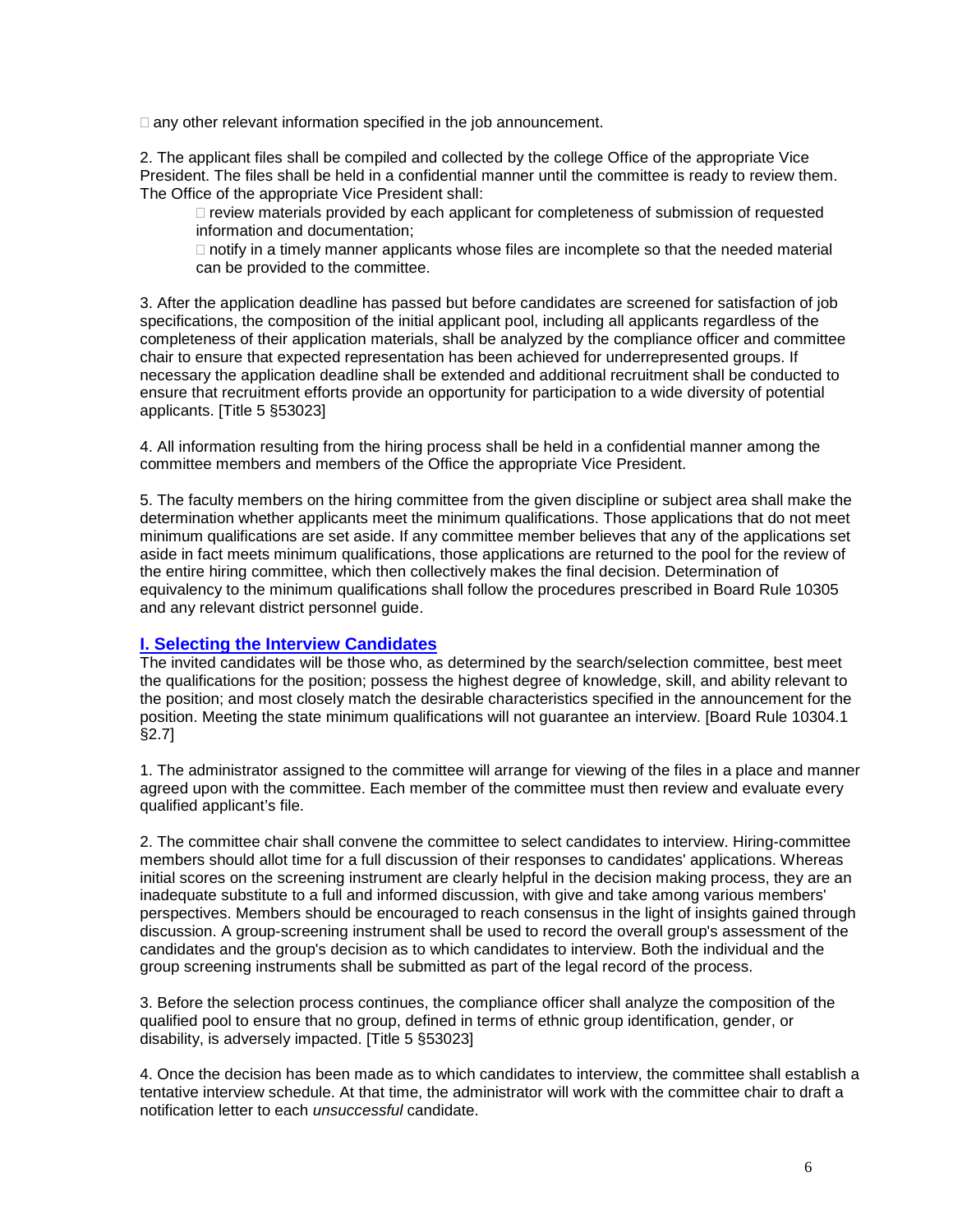5. Also at that time, the administrator will work with the committee chair to draft a letter to invite candidates for interviews. This letter will give candidates an overview of how the process will be conducted, what they should bring to the interview, what multimedia and other resources will be available, and what, if any, expenses will be covered.

6. The Office of the appropriate Vice President shall notify in a timely manner both successful and unsuccessful candidates.

# **J. Conducting Interviews**

1. The hiring committee shall convene prior to the start of the interviews to accomplish the following tasks:

a. Formulate an interview process that is humane and creates a relaxed atmosphere conducive to the candidate's doing his or her best. To this end, the chair might begin by telling the candidate, "We are aware that we are not the only ones making an important decision today, but that you, too, are deciding whether you would want to work here. So we thought that, in the process of introducing ourselves, each of us would describe something about what we like about Mission College."

b. Develop a set of interview questions (including an appropriate follow-up question procedure) and/or activities to ensure a thorough assessment of the degree to which each candidate meets the qualifications described in the position announcement.

(1) The key to relaxing what can become a stiff and awkward process is the committee's approach to follow-up questions. The committee should work closely with the Compliance Officer to set boundaries that will ensure fairness to all candidates. In general, follow-up questions will take the form of requesting the candidate to clarify or expand something he or she has said; they should never involve coaching or leading the candidate.

(2) Activities could include writing samples; portfolios; teaching demonstrations, mock counseling sessions, or simulated work activities for librarians or other support faculty; role playing; performances of skills; and/or other performance indicators related to the subject area.

c. Provide a copy of the interview questions to the Compliance Officer for review before the interviews commence.

d. Agree on the schedule and format to conduct the interview process, including the following: the process to escort each candidate to the interview location; arrangements for a campus tour if desired; and considerations to treat all candidates in a professional, respectful, and friendly manner.

e. The hiring committee may schedule second-stage interviews for those considered best qualified.

2. The committee will use a rating process and forms agreed upon before beginning the interviews. The completed forms shall be kept by the Compliance Officer who shall forward them to the President and Vice President to be used as part of the final interview and selection process.

3. The committee will be reminded by the Compliance Officer prior to the start of the interviews of the confidential nature of the task at hand and the need to adhere to the principles and guidelines of nondiscrimination and equal employment opportunity in asking questions and evaluating candidate qualifications.

#### **K. Selecting the Finalists**

1. Once the interviews are over, the committee should give themselves time for a full, open, and professional discussion. The discussion should progress, under the chair's direction, toward consensus on the top candidates, or lacking consensus, until the requisite number of first-rank candidates emerge from the post-discussion rankings.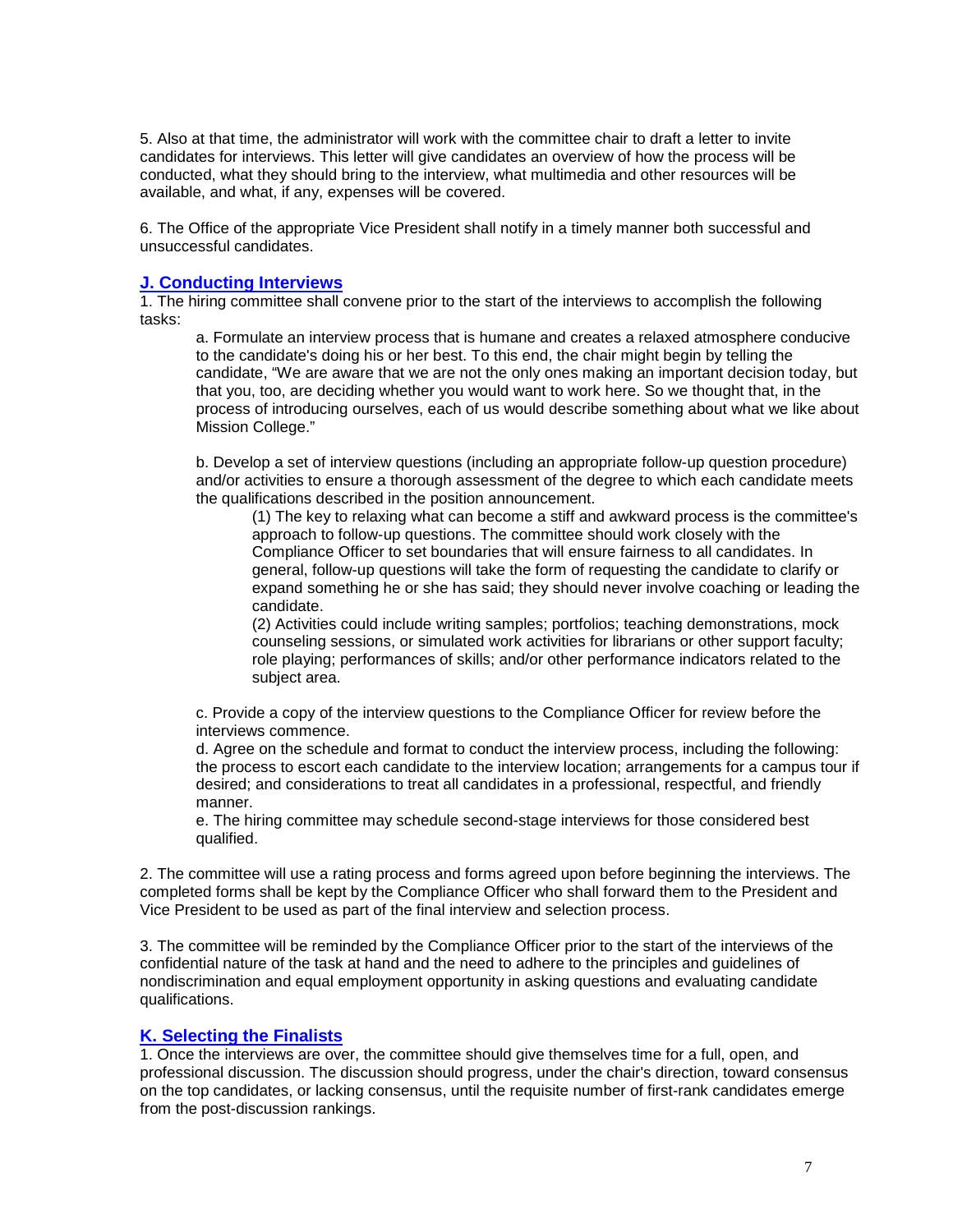2. Before the selection process proceeds, the names of the candidates chosen by the selection committee for final consideration by the President and the appropriate Vice President shall be provided to the Compliance Officer who shall analyze the process of selection of the finalists for compliance with local, state, and federal laws and regulations.

3. The committee shall forward three candidates to the President and appropriate Vice President for final consideration. The candidates whose names are forwarded shall be the best qualified to fulfill the requirements of the position. Each shall be deemed able and capable of performing the job at the level of excellence expected of all faculty members at the college. The committee may choose to rank the candidates, with the understanding that such ranking is non-binding.

4. If circumstances exist that the committee can forward only two candidate names, then the committee shall provide a written rationale for this exception to section K.3. If exceptional circumstances and compelling reasons exist that the committee can forward only one candidate's name, then the committee will meet with the President and explain its rationale for why an exception should be made in this case. It is understood that the exceptional circumstances and compelling reasons would be rare and unusual.

5. If the committee cannot recommend any of the applicants, the hiring process shall be reopened.

# **L. Conducting Reference Checks**

Reference and background checks on the finalists shall be conducted by the administrator and a faculty member selected by the committee and shared with the hiring committee before names are forwarded to the President. Reference checks shall include academic background, professional experience, and personal qualities relevant to performance in the faculty position.

## **M. Interviewing the Finalists**

1. The appropriate Vice President shall participate in the final interview. The committee shall include the College President and the hiring committee chair or designee, to participate in the final interview process. The role of the hiring committee members will be to ask questions, when appropriate, during the final round of interviews, and advise the President regarding previous discussions of the hiring committee and issues requiring subject-area expertise. The selection of the finalist to be recommended to the Chancellor and the Board of Trustees shall be made by the President in joint consultation with the appropriate Vice President and the member of the hiring committee, recognizing fully that the ultimate decision rests with the President.

2. If exceptional circumstances and compelling reasons exist that the President cannot accept any of the final candidates recommended, then he or she shall meet with the hiring committee to discuss these issues. If the hiring committee and the President cannot reach an agreement as to a candidate, then the President shall put his or her objections in writing to the hiring committee and to the Academic Senate President, and the position shall be reopened. It is understood that the exceptional circumstances and compelling reasons would be rare and unusual.

3. If exceptional circumstances and compelling reasons exist that the President must change the recommendation from hiring a probationary instructor to another status of instructor, then the President shall provide a written explanation of the reasons to the hiring committee and to the Academic Senate President.

#### **N. Completing the Hiring Selection**

1. Every effort will be made to make the final selection within two weeks of the final interview. It is understood by all that once a selection is made, the name of the preferred candidate shall be forwarded to the District Division of Human Resources for final clearance.

2. To officially conclude the search, the Office of the appropriate Vice President shall forward to the District Division of Human Resources the name of the recommended candidate and a request to employ